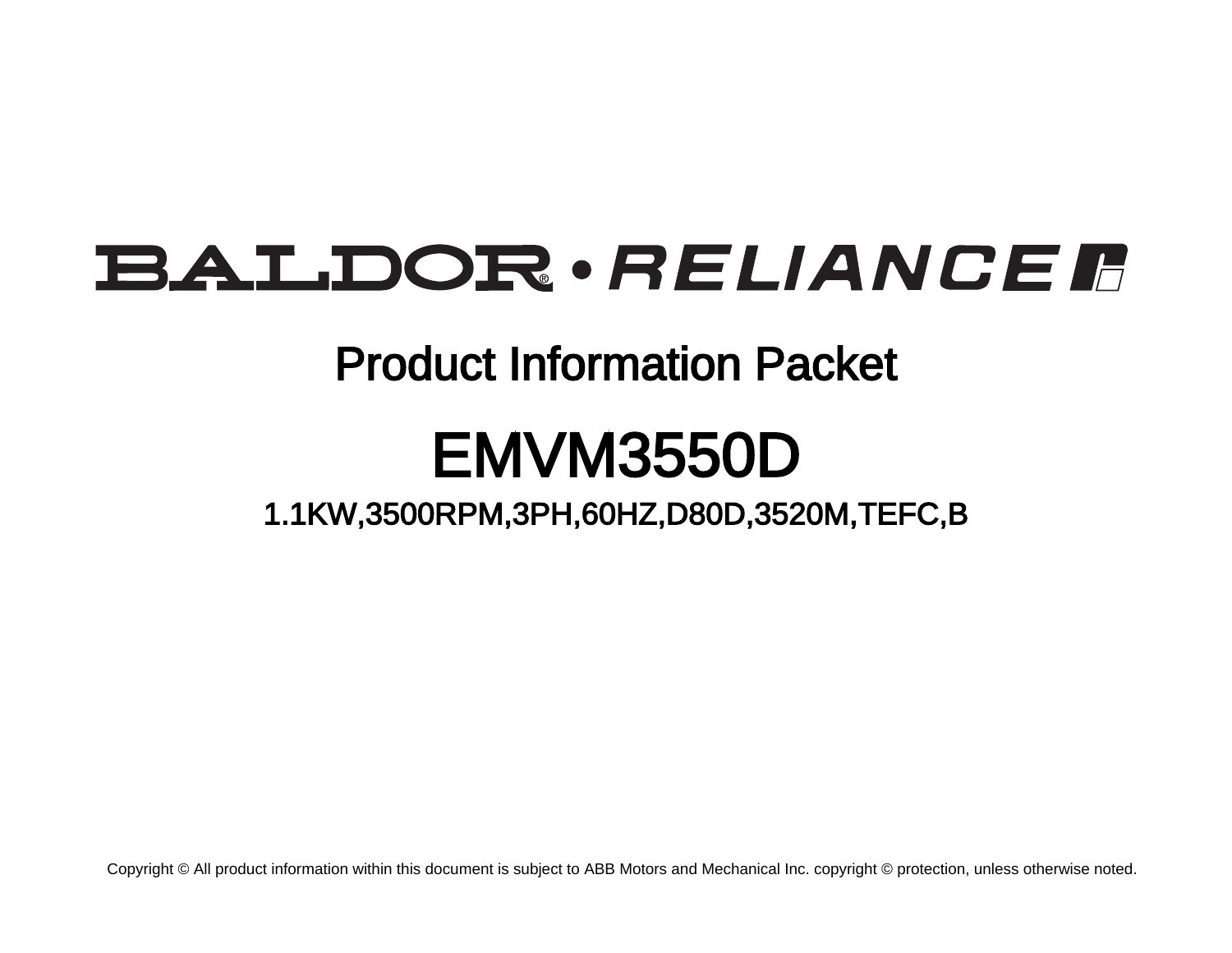### BALDOR · RELIANCE F Product Information Packet: EMVM3550D - 1.1KW,3500RPM,3PH,60HZ,D80D,3520M,TEFC,B

| <b>Part Detail</b> |           |             |            |             |        |                      |            |  |
|--------------------|-----------|-------------|------------|-------------|--------|----------------------|------------|--|
| Revision:          |           | Status:     | PRD/A      | Change #:   |        | Proprietary:         | No         |  |
| Type:              | <b>AC</b> | Elec. Spec: | 35WGM760   | CD Diagram: | CD0005 | Mfg Plant:           |            |  |
| Mech. Spec:        | 35Q176    | Layout:     | 35LYQ176   | Poles:      | 02     | <b>Created Date:</b> | 05-06-2015 |  |
| Base:              | N         | Eff. Date:  | 07-30-2019 | Leads:      | 9#18   |                      |            |  |

| <b>Specs</b>                           |                         |                                  |                        |
|----------------------------------------|-------------------------|----------------------------------|------------------------|
| <b>Catalog Number:</b>                 | EMVM3550D               | Heater Indicator:                | No Heater              |
| Enclosure:                             | <b>TEFC</b>             | <b>Insulation Class:</b>         | F                      |
| Frame:                                 | D80D                    | <b>Inverter Code:</b>            | <b>Inverter Ready</b>  |
| <b>Frame Material:</b>                 | Steel                   | <b>KVA Code:</b>                 |                        |
| Motor Letter Type:                     | Three Phase             | <b>Lifting Lugs:</b>             | No Lifting Lugs        |
| Output @ Frequency:                    | 1.100 KW @ 60 HZ        | <b>Locked Bearing Indicator:</b> | Locked Bearing         |
| Synchronous Speed @ Frequency:         | 3600 RPM @ 60 HZ        | Motor Lead Quantity/Wire Size:   | 9 @ 18 AWG             |
| Voltage @ Frequency:                   | 230.0 V @ 60 HZ         | <b>Motor Lead Exit:</b>          | Ko Box                 |
|                                        | 460.0 V @ 60 HZ         | <b>Motor Lead Termination:</b>   | <b>Flying Leads</b>    |
| XP Class and Group:                    | None                    | Motor Type:                      | 3520M                  |
| <b>XP Division:</b>                    | Not Applicable          | <b>Mounting Arrangement:</b>     | B <sub>5</sub>         |
| <b>Agency Approvals:</b>               | <b>CSA</b>              | <b>Power Factor:</b>             | 85                     |
|                                        | <b>CSA EEV</b>          | <b>Product Family:</b>           | <b>General Purpose</b> |
|                                        | <b>UR</b>               | <b>Pulley End Bearing Type:</b>  | Ball                   |
| <b>Auxillary Box:</b>                  | No Auxillary Box        | <b>Pulley Face Code:</b>         | D-Flange               |
| <b>Auxillary Box Lead Termination:</b> | None                    | <b>Pulley Shaft Indicator:</b>   | Tapped & Key           |
| <b>Base Indicator:</b>                 | No Mounting             | <b>Rodent Screen:</b>            | None                   |
| <b>Bearing Grease Type:</b>            | Polyrex EM (-20F +300F) | <b>RoHS Status:</b>              | <b>ROHS COMPLIANT</b>  |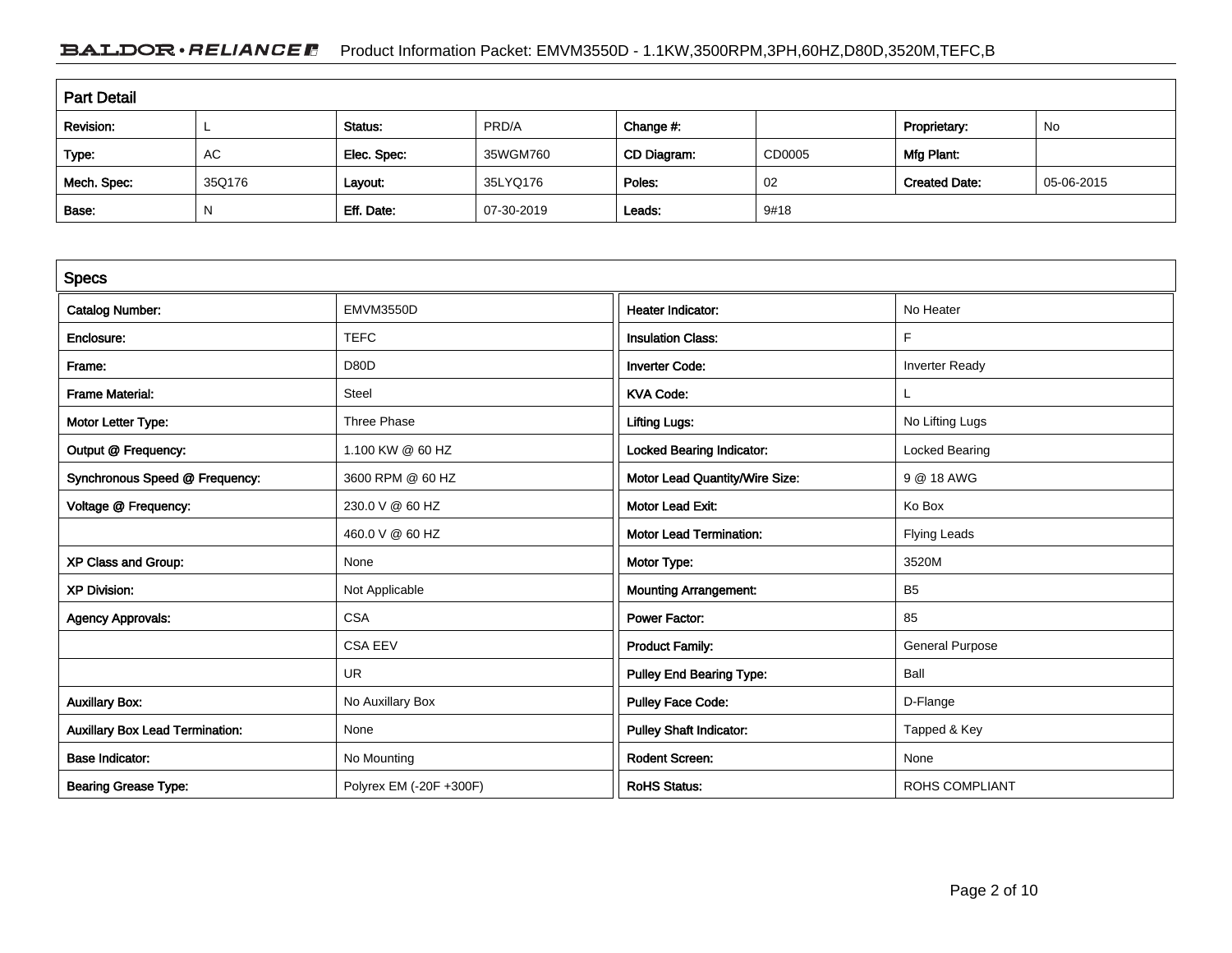| Blower:                               | None                      | <b>Shaft Extension Location:</b>   | <b>Pulley End</b>   |
|---------------------------------------|---------------------------|------------------------------------|---------------------|
| Current @ Voltage:                    | 4.000 A @ 208.0 V         | <b>Shaft Ground Indicator:</b>     | No Shaft Grounding  |
|                                       | 3.800 A @ 230.0 V         | <b>Shaft Rotation:</b>             | Reversible          |
|                                       | 1.900 A @ 460.0 V         | <b>Shaft Slinger Indicator:</b>    | No Slinger          |
| Design Code:                          | в                         | <b>Speed Code:</b>                 | Single Speed        |
| Drip Cover:                           | No Drip Cover             | <b>Motor Standards:</b>            | IEC.                |
| Duty Rating:                          | <b>CONT</b>               | <b>Starting Method:</b>            | Direct on line      |
| <b>Electrically Isolated Bearing:</b> | Not Electrically Isolated | Thermal Device - Bearing:          | None                |
| <b>Feedback Device:</b>               | <b>NO FEEDBACK</b>        | <b>Thermal Device - Winding:</b>   | None                |
| Frame Prefix:                         | D                         | <b>Vibration Sensor Indicator:</b> | No Vibration Sensor |
| <b>Front Face Code:</b>               | Standard                  | <b>Winding Thermal 1:</b>          | None                |
| Front Shaft Indicator:                | None                      | <b>Winding Thermal 2:</b>          | None                |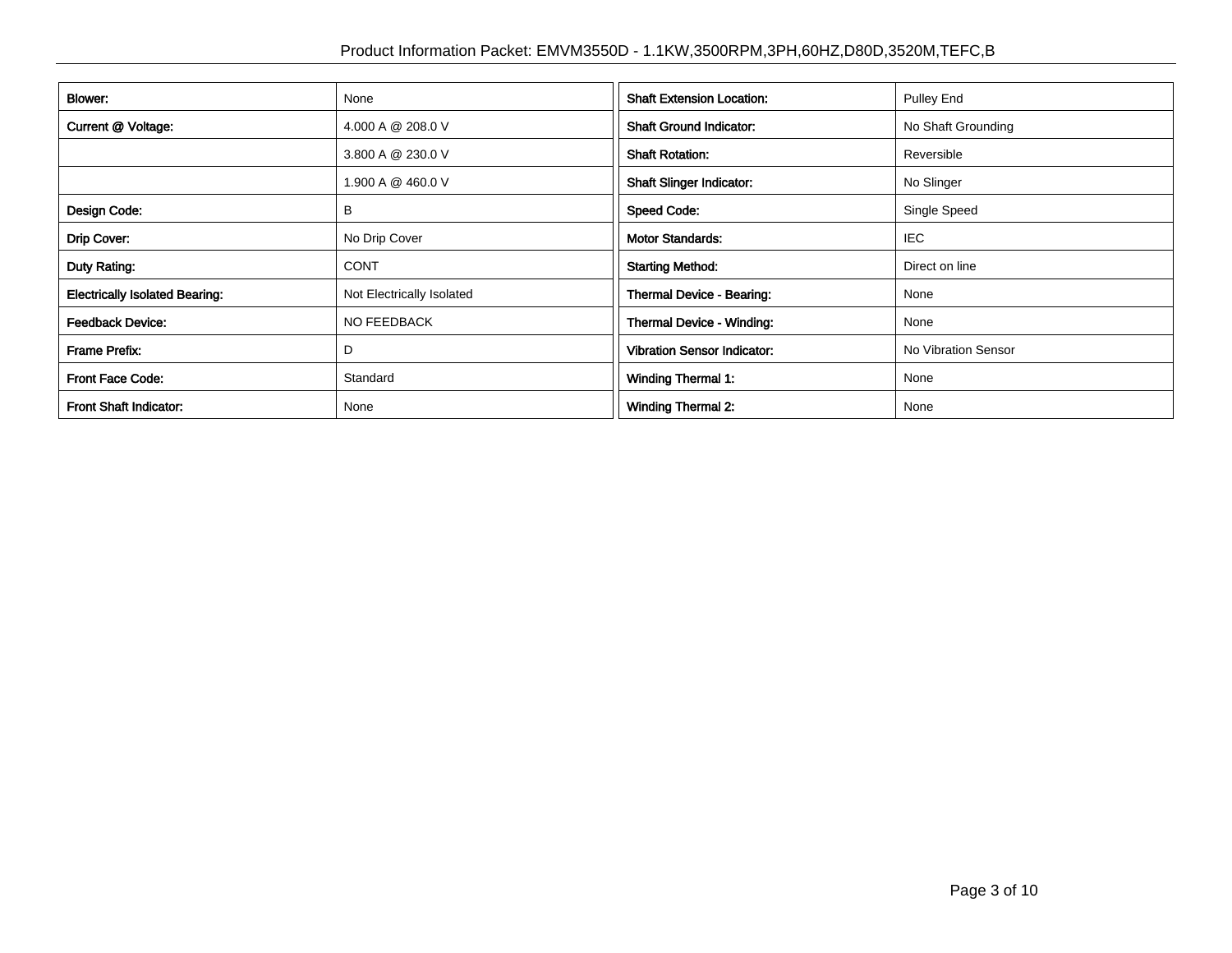### BALDOR · RELIANCE F Product Information Packet: EMVM3550D - 1.1KW,3500RPM,3PH,60HZ,D80D,3520M,TEFC,B

| Nameplate NP3386L     |                     |                 |           |                     |  |
|-----------------------|---------------------|-----------------|-----------|---------------------|--|
|                       | CAT.NO. EMVM3550D   |                 |           |                     |  |
|                       | SPEC. 35Q176M760G1  |                 |           |                     |  |
| <b>IEC FRAME D80D</b> | $KW$ 1.1            |                 |           |                     |  |
|                       | VOLTS 230/460       |                 |           |                     |  |
|                       | $AMP$ 3.8/1.9       |                 |           |                     |  |
| <b>RPM</b> 3500       |                     |                 |           | <b>ENCL</b> TEFC    |  |
| $HZ$ 60               |                     |                 | PH 3      | $CL$ $F$            |  |
| <b>SER.F.</b> 1.15    |                     |                 | DES B     | CODE <sup>L</sup>   |  |
| NEMA-NOM-EFF 84       |                     |                 | $I.P.$ 44 |                     |  |
|                       | RATING 40C AMB-CONT |                 |           |                     |  |
|                       | $CC$ 010A           |                 |           | USABLE AT 208V $ 4$ |  |
|                       | $DE$ 6205           | <b>ODE</b> 6203 |           |                     |  |
| SER. $#$              |                     |                 |           |                     |  |
|                       |                     |                 |           |                     |  |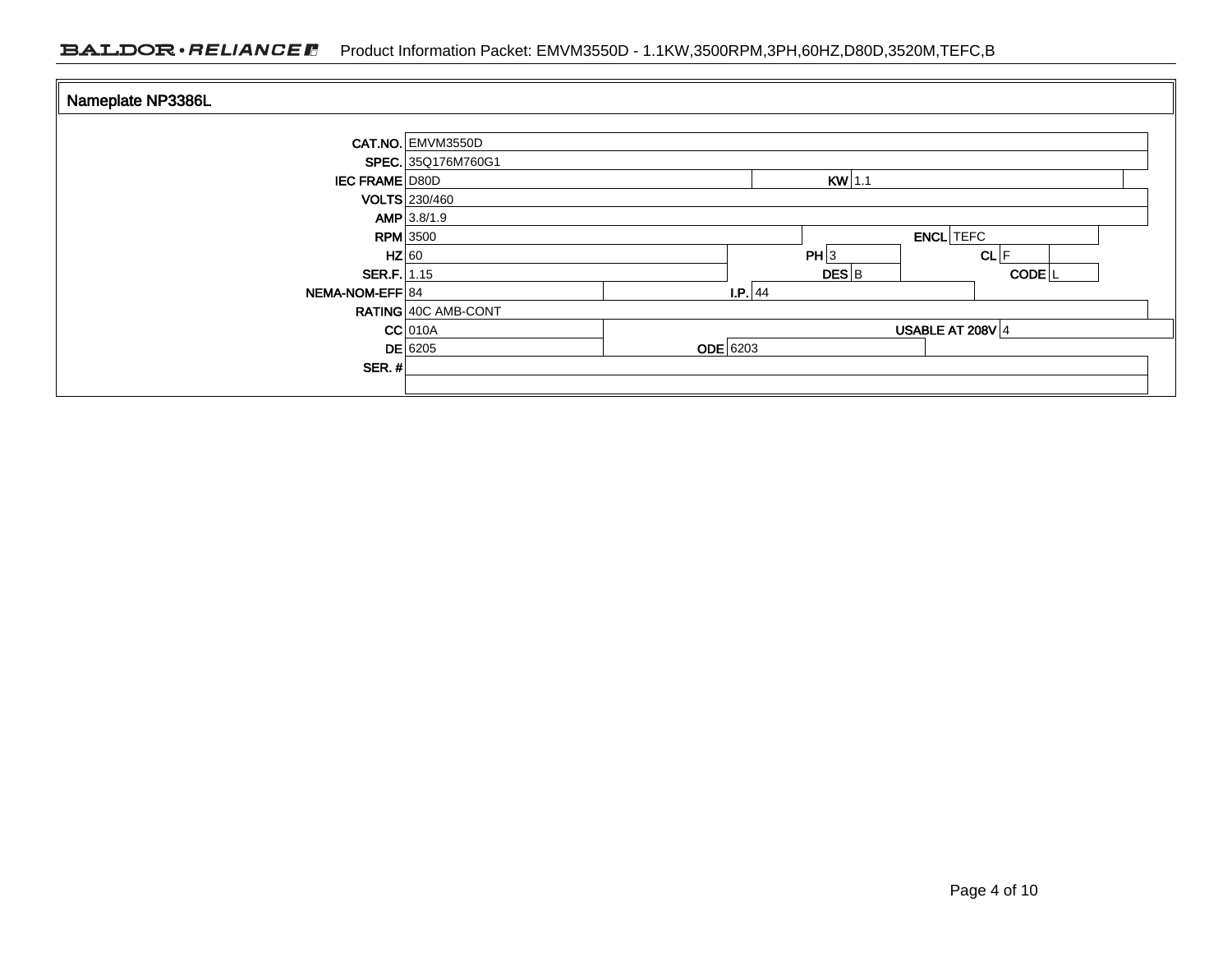| <b>Parts List</b>  |                                              |          |  |  |  |
|--------------------|----------------------------------------------|----------|--|--|--|
| <b>Part Number</b> | Description                                  | Quantity |  |  |  |
| SA300794           | SA 35Q176M760G1                              | 1.000 EA |  |  |  |
| RA287854           | RA 35Q176M760G1                              | 1.000 EA |  |  |  |
| 34FN3002B01        | EXTERNAL FAN, PLASTIC, .637/.639 HUB W/      | 1.000 EA |  |  |  |
| NS2512A01          | INSULATOR, CONDUIT BOX X                     | 1.000 EA |  |  |  |
| 35CB3007           | 35 CB CASTING W/.88 DIA. LEAD HOLE           | 1.000 EA |  |  |  |
| 36GS1000SP         | GASKET-CONDUIT BOX, .06 THICK #SV-330 LE     | 1.000 EA |  |  |  |
| 51XB1016A07        | 10-16 X 7/16 HXWSSLD SERTYB                  | 2.000 EA |  |  |  |
| 11XW1032G06        | 10-32 X .38, TAPTITE II, HEX WSHR SLTD U     | 1.000 EA |  |  |  |
| 35EP3122A00        | MASTER ODE, 203 BRG, 683SH, #26 DRN, GRSR, F | 1.000 EA |  |  |  |
| HW4500A01          | 1641B(ALEMITE)400 UNIV, GREASE FITT          | 1.000 EA |  |  |  |
| HW5100A03          | WAVY WASHER (W1543-017)                      | 1.000 EA |  |  |  |
| 35EP1518A01        | MODEL 35 IEC FF165 MACH. 80 & D90 205 BR     | 1.000 EA |  |  |  |
| HW4500A01          | 1641B(ALEMITE)400 UNIV, GREASE FITT          | 1.000 EA |  |  |  |
| HW4600A30          | GARLOCK 63X273 SINGLE LIP SEAL               | 1.000 EA |  |  |  |
| 51XN1032A20        | 10-32 X 1 1/4 HX WS SL SR                    | 2.000 EA |  |  |  |
| 51XB1214A16        | 12-14X1.00 HXWSSLD SERTYB                    | 1.000 EA |  |  |  |
| 35FH4005A84SP      | IEC FH W/GRSR, NO DIMPLES PRIMED             | 1.000 EA |  |  |  |
| 51XW1032A06        | 10-32 X .38, TAPTITE II, HEX WSHR SLTD S     | 3.000 EA |  |  |  |
| 35CB4521GX         | CONDUIT BOX LID KIT ** ORDER INDIV PARTS     | 1.000 EA |  |  |  |
| 51XW0832A07        | 8-32 X .44, TAPTITE II, HEX WSHR SLTD SE     | 4.000 EA |  |  |  |
| HW2504E10          | KEY, 6 MM X 1.000                            | 1.000 EA |  |  |  |
| MJ5001A27          | 32220KN GRAY SEALER *MIN BUY 4 QTS=1GAL      | 0.001 QT |  |  |  |
| 85XU0407S04        | 4X1/4 U DRIVE PIN STAINLESS                  | 2.000 EA |  |  |  |
| MJ1000A02          | GREASE, POLYREX EM EXXON                     | 0.050 LB |  |  |  |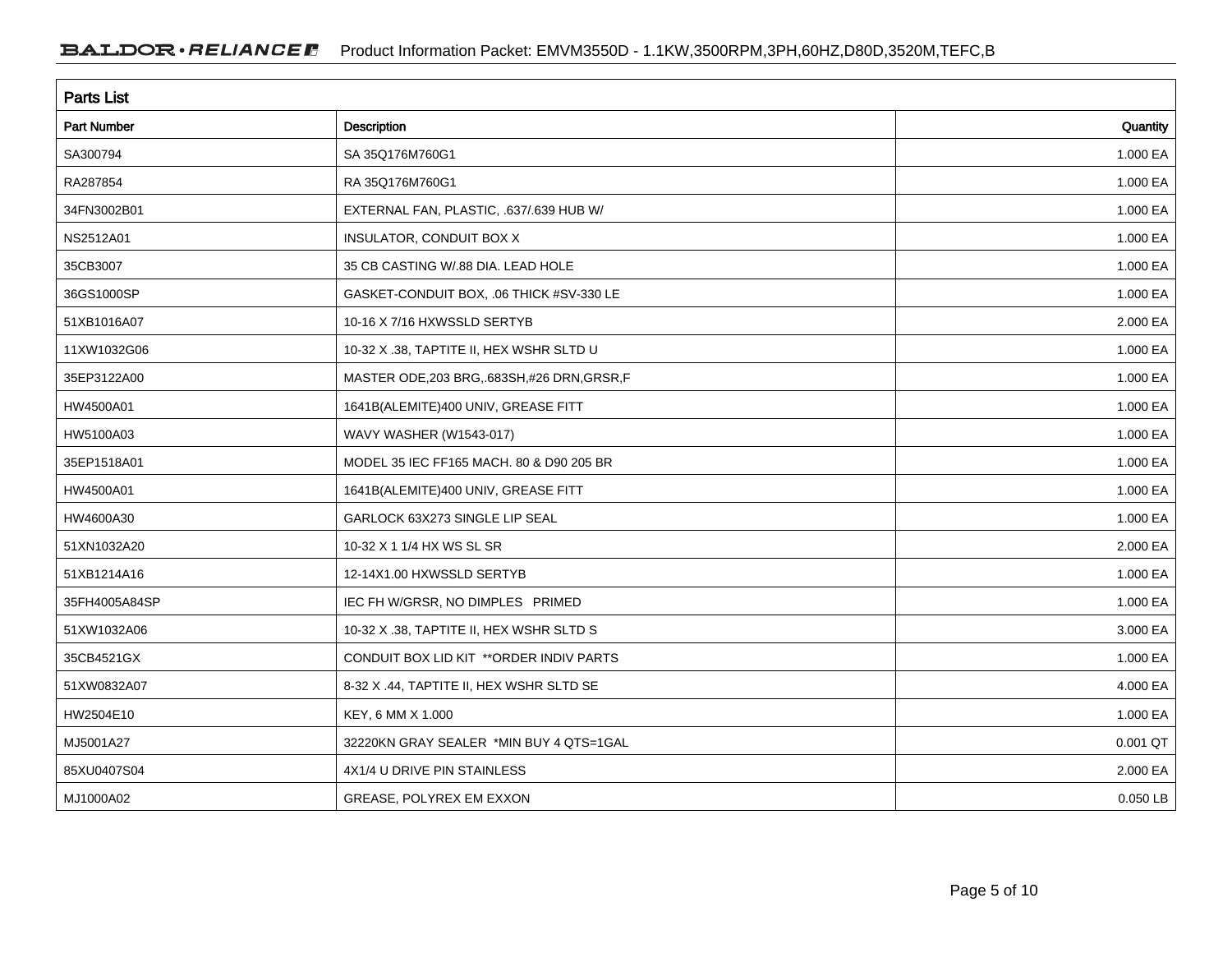#### BALDOR · RELIANCE F Product Information Packet: EMVM3550D - 1.1KW,3500RPM,3PH,60HZ,D80D,3520M,TEFC,B

| <b>Parts List (continued)</b> |                                          |              |  |  |  |  |
|-------------------------------|------------------------------------------|--------------|--|--|--|--|
| <b>Part Number</b>            | Description                              | Quantity     |  |  |  |  |
| MG1000Y03                     | MUNSELL 2.53Y 6.70/ 4.60, GLOSS 20,      | 0.017 GA     |  |  |  |  |
| HA3100A80                     | THRUBOLT 10-32 X 7.500                   | 4.000 EA     |  |  |  |  |
| MN416A01                      | TAG-INSTAL-MAINT no wire (2100/bx) 4/22  | 1.000 EA     |  |  |  |  |
| LC0005E01                     | CONN.DIA./WARNING LABEL (LC0005/LB1119N) | 1.000 EA $ $ |  |  |  |  |
| NP3386L                       | ALUM SUPER-E IEC UL CSA-EEV CC           | 1.000 EA     |  |  |  |  |
| 35PA1005                      | PKG GRP, BLANK<br>PK1012                 | 1.000 EA     |  |  |  |  |
| PK3083                        | STYROFOAM PACKING CRADLE                 | 1.000 EA     |  |  |  |  |
| PK3088                        | MICROFOAM, 8"X"8 PERF. SHEETS            | 1.000 EA     |  |  |  |  |
| FE-0000001                    | <b>ZRTG FE ASSEMBLY</b>                  | 1.000 EA     |  |  |  |  |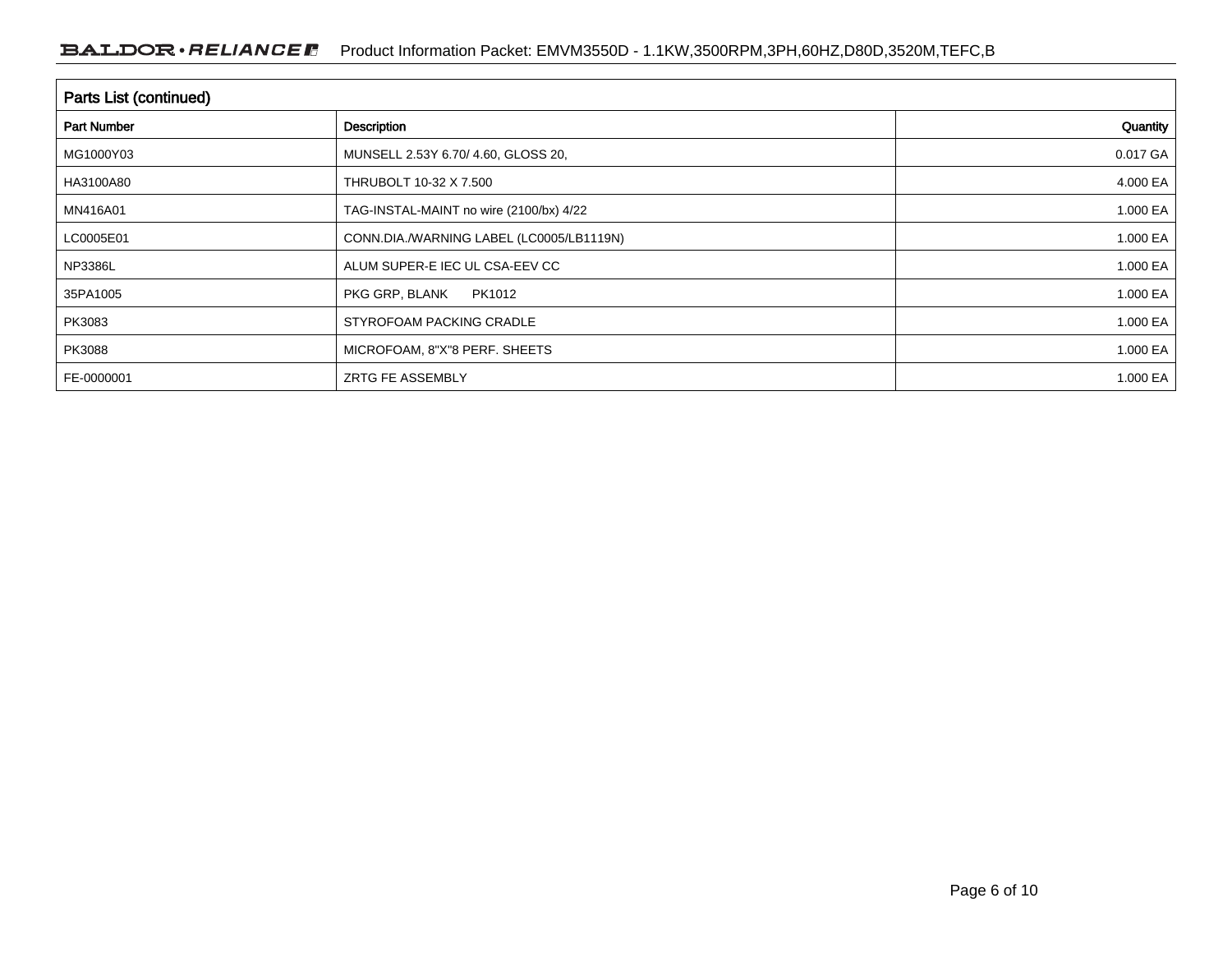#### **AC Induction Motor Performance Data**

Record # 58452Typical performance - not guaranteed values

| Winding: 35WGM760-R065   |                   |              | <b>Type: 3520M</b>                              | <b>Enclosure: TEFC</b> |
|--------------------------|-------------------|--------------|-------------------------------------------------|------------------------|
| <b>Nameplate Data</b>    |                   |              | 460 V, 60 Hz:<br><b>High Voltage Connection</b> |                        |
| <b>Rated Output (KW)</b> |                   | 1.1          | <b>Full Load Torque</b>                         | 2.22 LB-FT             |
| <b>Volts</b>             |                   | 230/460      | <b>Start Configuration</b>                      | direct on line         |
| <b>Full Load Amps</b>    |                   | 3.8/1.9      | <b>Breakdown Torque</b>                         | 9.49 LB-FT             |
| <b>R.P.M.</b>            |                   | 3500         | <b>Pull-up Torque</b>                           | 3.61 LB-FT             |
| Hz                       | 60 Phase          | 3            | <b>Locked-rotor Torque</b>                      | 7.35 LB-FT             |
| <b>NEMA Design Code</b>  | <b>B KVA Code</b> |              | <b>Starting Current</b>                         | 17.9 A                 |
| Service Factor (S.F.)    |                   | 1.15         | <b>No-load Current</b>                          | 0.932 A                |
| <b>NEMA Nom. Eff.</b>    | 84 Power Factor   | 85           | Line-line Res. $@$ 25 <sup>o</sup> C            | $12.315 \Omega$        |
| <b>Rating - Duty</b>     |                   | 40C AMB-CONT | Temp. Rise @ Rated Load                         | $43^{\circ}$ C         |
| S.F. Amps                |                   |              | Temp. Rise @ S.F. Load                          | $51^{\circ}$ C         |
|                          |                   |              | <b>Locked-rotor Power Factor</b>                | 60.1                   |
|                          |                   |              | Rotor inertia                                   | 0.0553 LB-FT2          |

#### **Load Characteristics 460 V, 60 Hz, 1.1 KW**

| % of Rated Load     | 25     | 50     | 75     | 100    | 125    | 150    | S.F. |
|---------------------|--------|--------|--------|--------|--------|--------|------|
| <b>Power Factor</b> | 45     | 67     | 79     | 85     | 90     | 91     | 88   |
| <b>Efficiency</b>   | 72.4   | 82     | 84.6   | 85     | 84.4   | 82.9   | 84.6 |
| Speed               | 3574.8 | 3551.3 | 3525.8 | 3497.6 | 3466.3 | 3432.6 | 3479 |
| Line amperes        | 1.03   | 1.25   | 1.55   | 1.91   | 2.31   | 2.79   | 2.15 |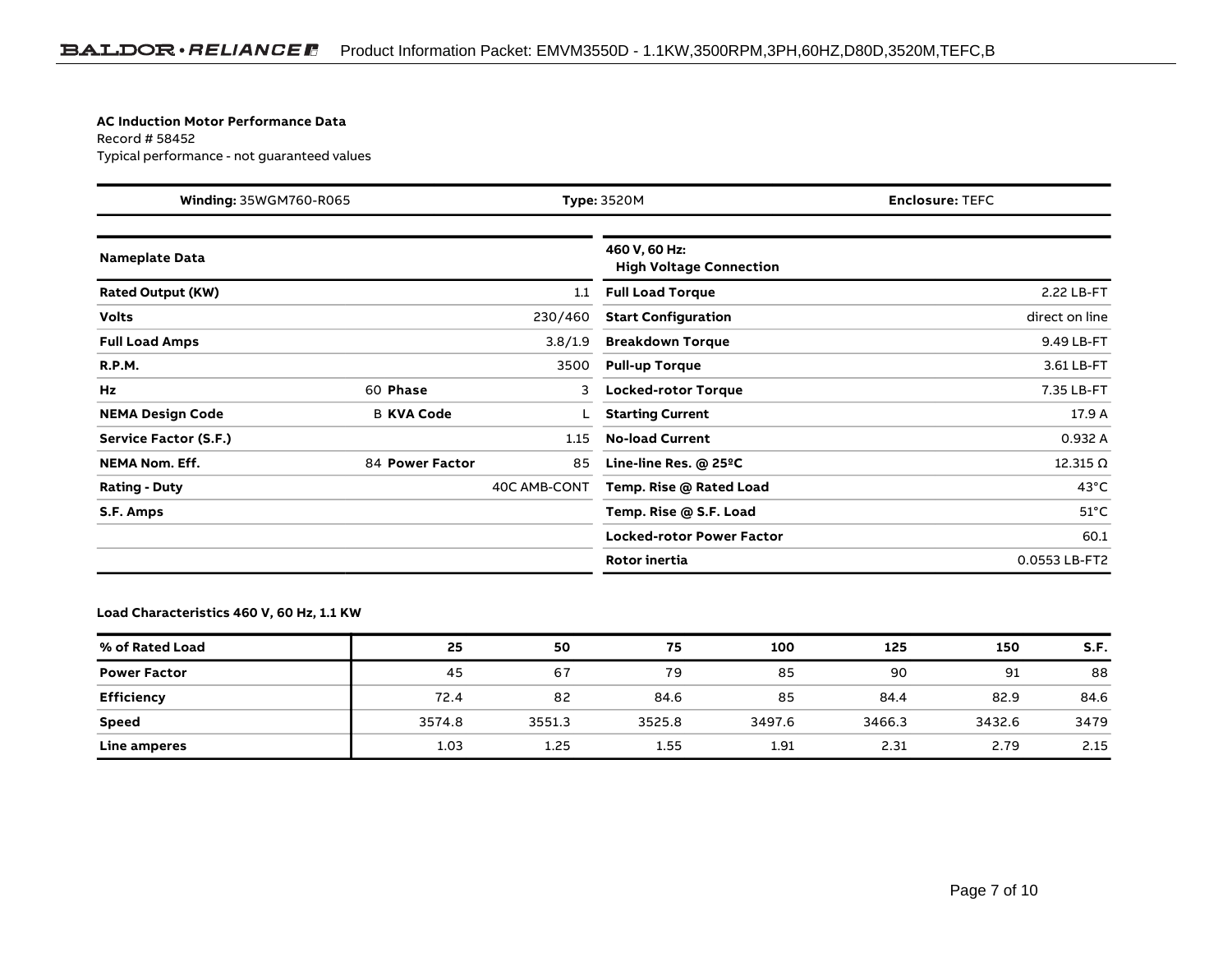

Performance Graph at 460V, 60Hz, 1.1KW Typical performance - Not guaranteed values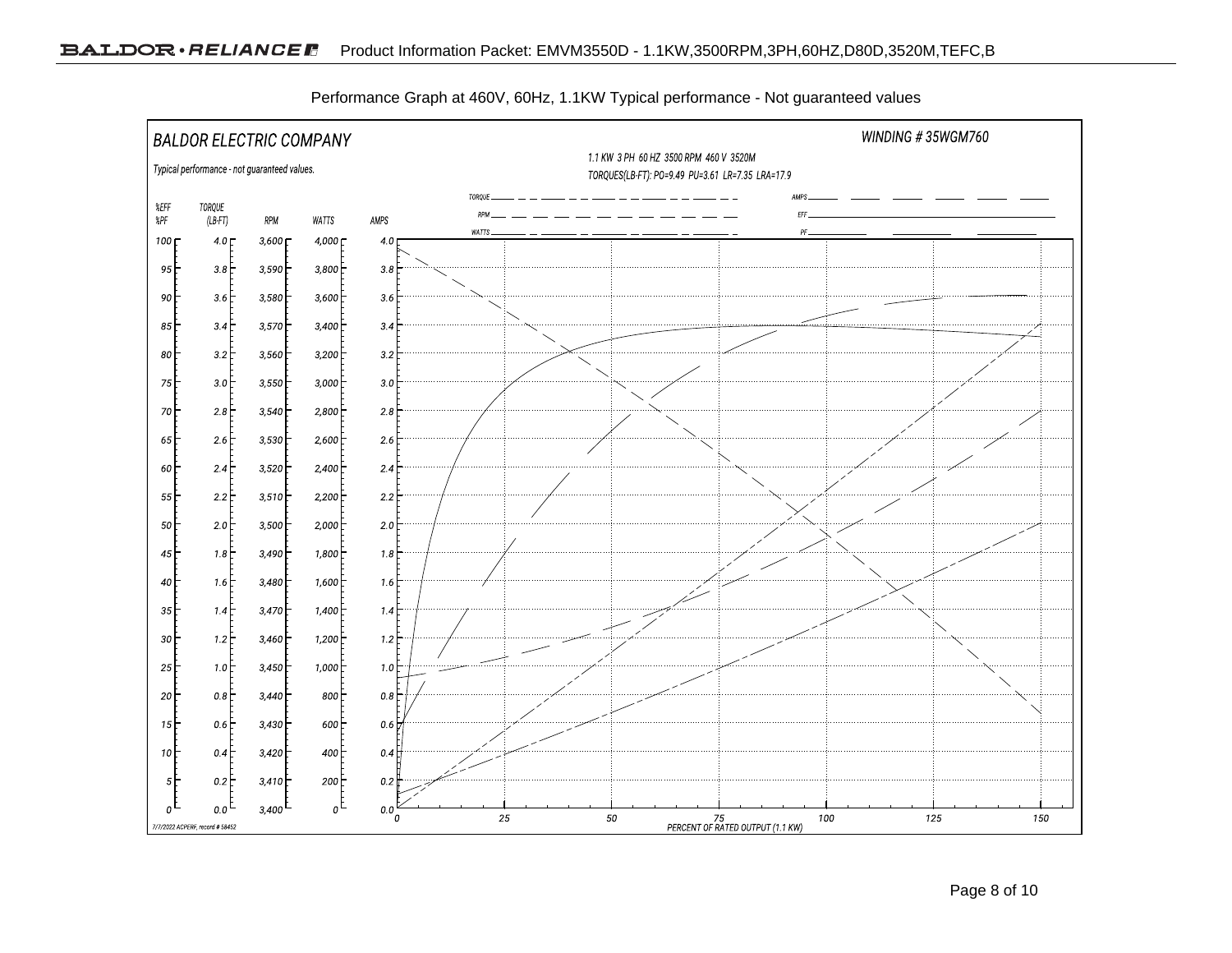